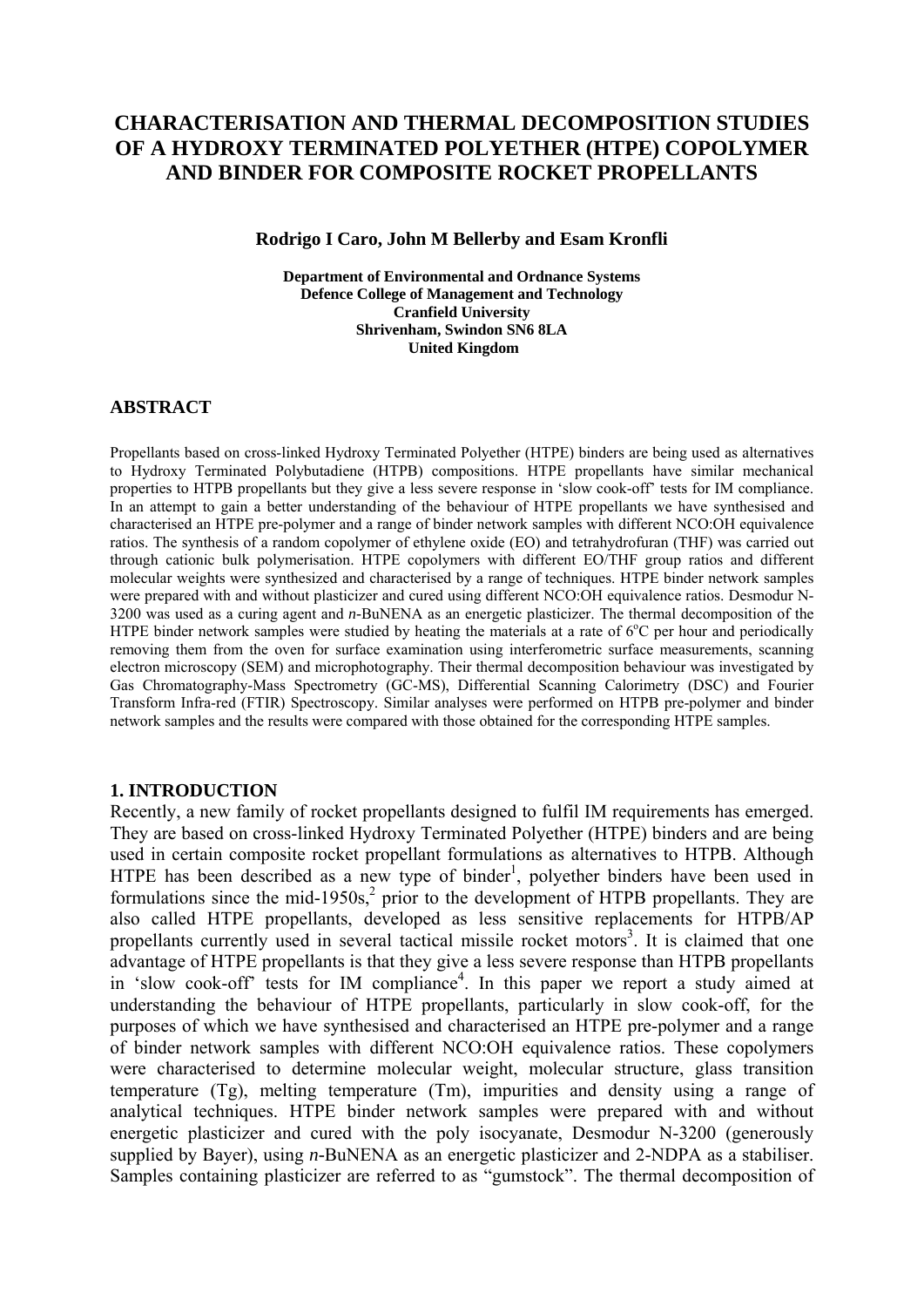the HTPE binder network samples was studied by heating the materials at a rate of temperature increase of 6°C per hour and periodically removing them from the oven for surface examination using interferometric surface measurements, scanning electron microscopy (SEM) and microphotography. Their thermal decomposition behaviour was investigated by Differential Scanning Calorimetry (DSC) and Fourier Transform Infra-red (FTIR) Spectroscopy. Similar analyses were performed on a sample of HTPB R45M prepolymer supplied by Roxel UK and the results were compared with those obtained for the HTPE.

# **2. EXPERIMENTAL**

Fourier Transform Infrared spectroscopy was performed using a Bruker FTIR spectrometer, model Vector 22, with Optic User Software (OPUS) version 3.1. A thin layer of sample was placed between two sodium chloride plates. Proton and carbon-13 nuclear magnetic resonance spectroscopy was performed using a Bruker DPX 250 spectrometer. Deuterated chloroform (CDCl3) was used as a solvent and tetramethylsilane (TMS) as reference. Size exclusion chromatography (SEC) was performed using a Viscotek SEC pump, model VE 1121, with a Waters 2410 Refractive Index Detector (RID) and a set of two 5um PLgel Mixed-C 300x7.5 columns and a 5μm PLgel 100 Å 300x7.5 mm column. The SEC system was controlled via a PC running Waters Millenium software. THF stabilised with BHT (250 ppm) was used as an eluent and polyethylene glycol standards were used for calibration. Viscosity data were obtained using a Brookfield Viscometer model RVDVE-230, connected to a small sample adapter of 8 ml volume capacity, model SC4-21/13R/RP

To determine glass transition temperature (Tg) and melting temperature (Tm), differential scanning calorimetry (DSC) was performed using a Mettler TA4000 thermal analyser equipped with a TA processor TC-11 and a DSC 30 measuring cell. Sample weights were around 8 to 18 milligrams. Samples were heated at a rate of 2˚C per minute from –100**˚**C to + 100**˚**C. The copolymer and binder network thermal decomposition characteristics were studied by DSC and thermogravimetric analysis (TGA). TGA was performed using a Mettler thermo balance model TG 50, using the same analyser as DSC. Sample masses were around 14 to 18 milligrams and they were heated at a rate of 10˚C per minute from 30**˚**C to + 600**˚**C under a nitrogen atmosphere. DSC and TGA systems were controlled via a PC using a STARe, version 8.1x for Windows® 2000 and Windows® XP from Mettler Toledo software.

In order to study the surface behaviour of the HTPE binder network samples, before and after they were slowly heated, interferometric 3-D surface profile analysis was performed using a MicroXam surface mapping microscope, with a lens of 1.25. The microscope was controlled via a PC running the MapVue EX version 6.51 surface mapping software. Scan lengths of 15μm to 70μm and a magnification of 25.3 were used. The surface topography was described by the statistical descriptor "surface roughness, Ra".

# **3. HTPE SYNTHESIS AND CHARACTERISATION**

The synthesis of a random copolymer of ethylene oxide (EO) and tetrahydrofuran (THF) was carried out through cationic bulk polymerisation<sup>5</sup> under sub-zero temperature conditions using ethylene glycol (EG) as a proton reservoir and tetrafluoroboric acid diethyl ether complex as a catalyst. Details of the HTPE copolymer synthesis have been published previously,<sup>6</sup> and a comprehensive study of the mechanism of formation and kinetics of the process and of copolymer composition in the presence of diols has been conducted by Bednarek and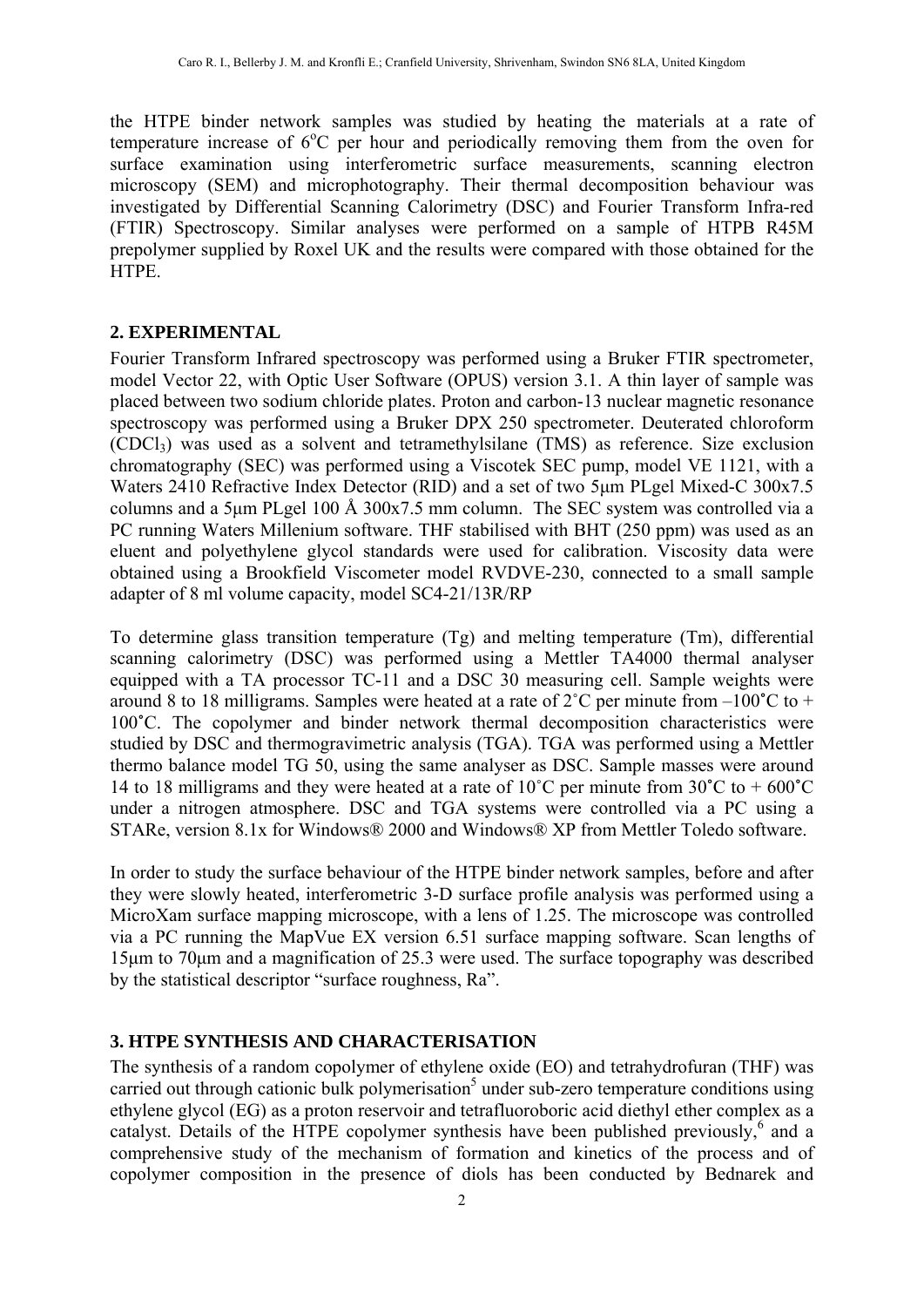Kubisa.<sup>7,8,9</sup>. By changing the concentration of ethylene oxide (mass flow of EO) and the temperature, the structure of the copolymer can be modified to synthesise a copolymer with different [THF]/[EO] ratios, to give a random copolymer as shown in Figure 1, where *R* corresponds to an ethylene oxide unit when ethylene glycol is used as initiator<sup>5</sup> and y, *n* and *m* are dependant on the reaction conditions.



**Figure 1. EO/THF Copolymer Structure** 

Quantities of each reagent were changed over a series of experiments in order to obtain copolymers with different THF/EO ratios, different molecular weights and thus different chemical, physical and mechanical properties. The experimental temperature was maintained at around -42˚C. Polymerisation started when EO gas was added through a stainless steel needle immersed in the reaction solution.

#### **3.1. FTIR and NMR Spectroscopy Results and Discussion**

From the FTIR spectrum presented in Figure 2A, three main sets of absorption peaks can be observed. The peak at 1117 cm<sup>-1</sup> is assigned to an aliphatic ether, i.e.  $-CH_2-O-CH_2$ -, the shoulder at 2860 cm<sup>-1</sup> is assigned to the -CH<sub>2</sub>CH<sub>2</sub>- groups from THF and EO and the peak at  $3470 \text{ cm}^{-1}$  is assigned to a primary alcohol group, i.e. HOCH<sub>2</sub>-. The spectrum is in good agreement with that presented by Zhiping *et al*<sup>10</sup>, indicating that it corresponds to that of a hydroxy terminated copolymer of THF and EO.

<sup>13</sup>C NMR spectra obtained from the copolymer samples were compared against the spectra presented by Bednarek and Kubisa<sup>7</sup> and by Zhang Jianguo *et al*<sup>11</sup>, and <sup>1</sup>H NMR spectra were compared against those of Zhiping and Quinwey<sup>12</sup> and Bednarek and Kubisa<sup>5</sup>. Agreement was good. Figure 2B shows a typical  $^{13}$ C NMR spectrum. Quantitative analysis to determine the [THF]/[EO] ratio, presented in Table 1, was based on the integral ratio of the THF and EO groups present in the HTPE copolymer chains, as obtained from <sup>1</sup>H NMR spectra.



Figure 2. (A) FTIR spectrum of HTPE copolymer (B) Typical <sup>13</sup>C NMR spectrum

#### **3.2. SEC and GC-MS Results and Discussion**

SEC was used to determine HTPE molecular weights, polyethylene glycol standards being used for calibration. The results of the determinations of number average molecular weight (Mn) are presented in Table 1. The by-products from the copolymerisation of THF and EO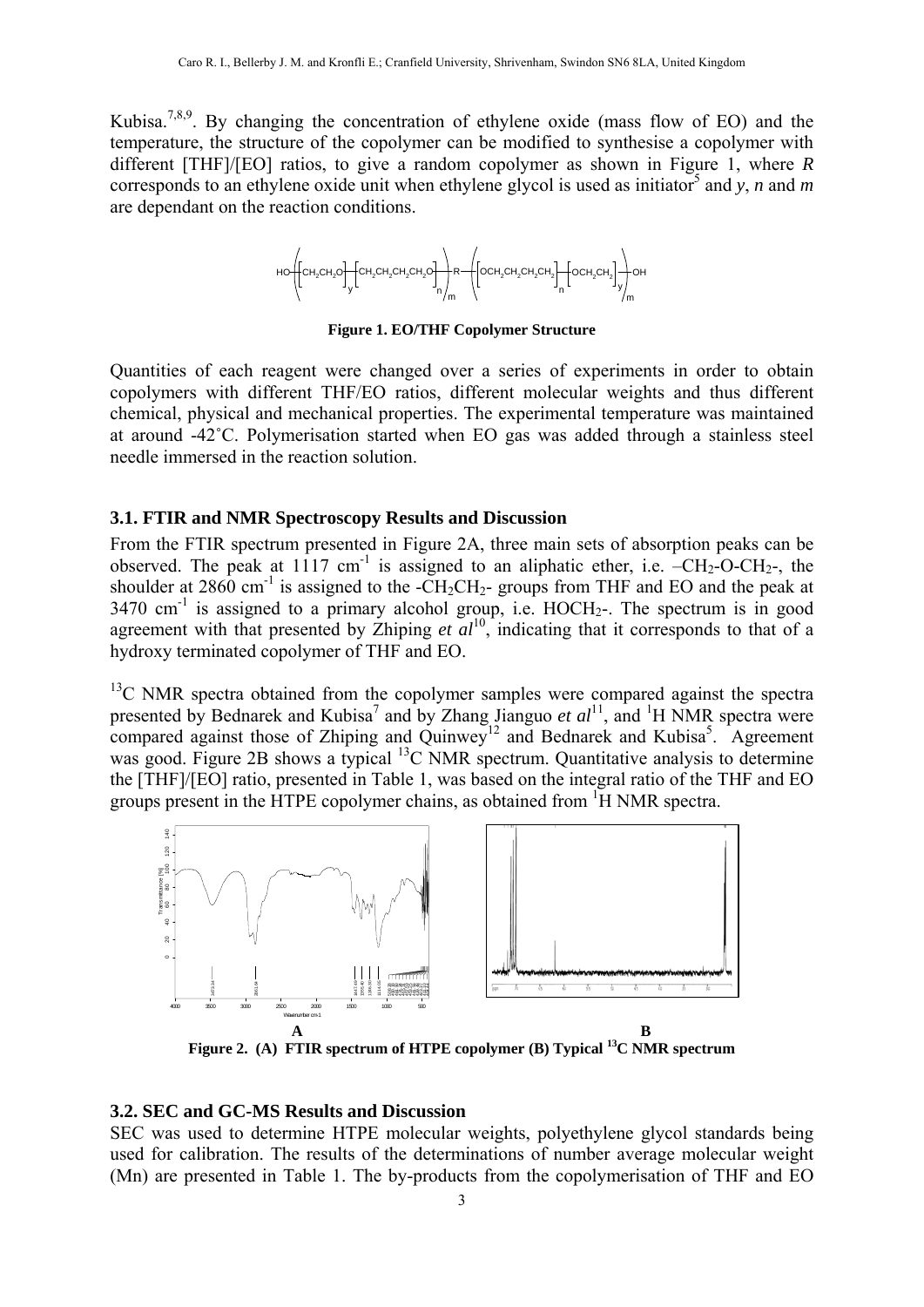were observed in GC-MS and from small peaks in the low molecular weight region of the SEC chromatograms. It was found that they were mainly tetramers, trimers and dimers with molecular weight around 204, 132, 116 and 88 corresponding to  $THF_1-EO_3$ ,  $EO_3$ ,  $THF_1-EO_1$ and  $EO<sub>2</sub>$  respectively. The cumulative percentage of these components was found to be less than 3% in all samples.

#### **3.3. Relationships Between Mn, THF/EO Ratio and Tg Results and Discussion**

The relation between Mn and Tg is presented in Figure 3A, with information on HTPB also included.





It can be seen that HTPB shows a higher Tg than the HTPE copolymers with a similar or higher Mn. In general terms, for the HTPE copolymers there is a slight trend towards a higher Tg as Mn is increased. However, it can be seen that in some cases copolymers having similar molecular weights have a different Tg, e.g. E8 in comparison to E12. This difference can be explained by the difference in copolymer chain structure as can be seen in Figure 3B. As the THF/EO ratio increases, i.e. the number of THF groups in the polymer chain increases relative to the number of EO groups, Tg decreases. These results are consistent with what is observed for Poly THF and Poly EG. Poly THF has a Tg of 82.5˚C for a Mn of 2000 while for Poly EG the Tg is -58.3°C for a Mn of  $1000^5$ .

| <b>Sample Number</b> | [THF]/[EO], | Mn   | Tg,                    | <b>Melting</b>         | <b>Melting Heat,</b>        | <b>Viscosity</b> | Density,              |
|----------------------|-------------|------|------------------------|------------------------|-----------------------------|------------------|-----------------------|
|                      |             |      |                        | Point,                 |                             |                  |                       |
|                      | n           |      | $\mathbf{C}^{\bullet}$ | $\mathbf{C}^{\bullet}$ | $({\bf J} \, {\bf g}^{-1})$ | (mPas)           | $(g \text{ cm}^{-3})$ |
| E7                   | 0.98        | 1984 | $-83.9$                | $-16.5$                | 36.2                        | 508              | $-1$                  |
| E8A                  | 1.53        | 2553 | $-84.6$                | $-1.8$                 | 56.9                        | $-1$             | 1.028                 |
| E8                   | 1.55        | 2993 | $-84.3$                | $-2.2$                 | 52.6                        | 1485             | $-1$                  |
| E9                   | 1.08        | 1988 | $-83.4$                | $-7.8$                 | 44.60                       | 807              | 1.029                 |
| E11                  | 1.01        | 2206 | $-82.5$                | $-8.4$                 | 44.40                       | $-1$             | 1.035                 |
| E12                  | 0.9         | 2853 | $-82.1$                | $-10.0$                | 41.30                       | 1338             | 1.043                 |
| E13                  | 0.84        | 2680 | $-82.5$                | $-11.0$                | 44.20                       | 1043             | $-1$                  |
| E14                  | 0.86        | 2498 | $-83.4$                | $-15.0$                | 38.10                       | 703              | -.-                   |
| E15                  | 1.14        | 1481 | $-84.3$                | $-9.9$                 | 48.40                       | -.-              | Ξ.                    |
| E18                  | 1.17        | 1615 | $-83.5$                | $-11.9$                | 36.00                       | $-1$             | -.-                   |
| E19                  | 1.06        | 4050 | $-86.1$                | $-10.8$                | 39.00                       | 1825             | -.-                   |
| E24                  | 0.79        | 4789 | $-80.8$                | $-14.1$                | 32.3                        | 3785             | 1.042                 |
| E25                  | 1.03        | 4249 | $-82.4$                | $-3.9$                 | 37.5                        | 2938             | $-1$                  |
| E26                  | 0.99        | 4076 | $-82.4$                | $-8.5$                 | 37.2                        | 2350             | 1.042                 |
| E27                  | 0.98        | 4340 | $-81.6$                | $-7.0$                 | 38.3                        | 2796             | 1.036                 |

|  |  |  | <b>Table 1. Properties of HTPE Copolymers</b> |
|--|--|--|-----------------------------------------------|
|--|--|--|-----------------------------------------------|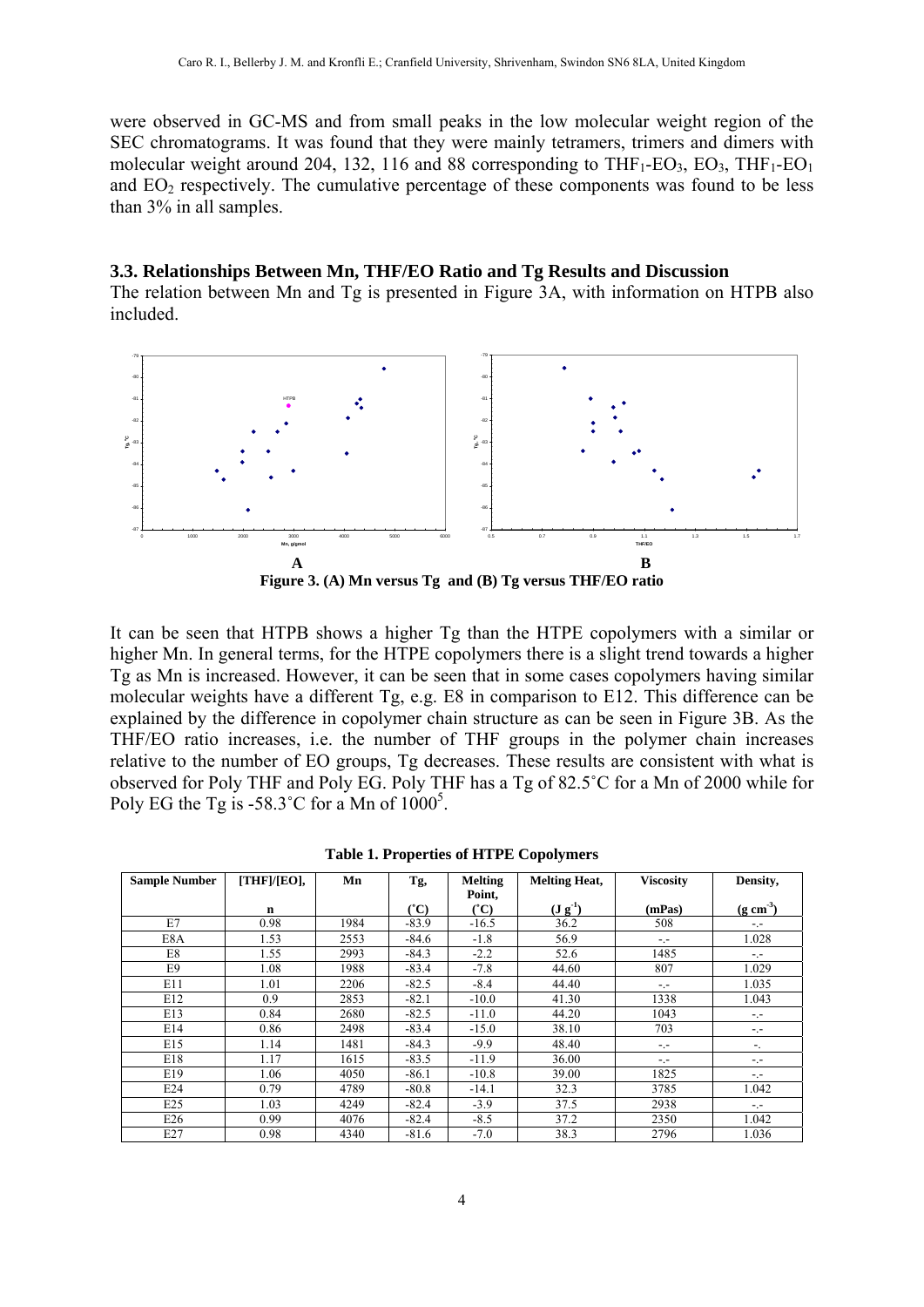#### **3.4. Density and Viscosity Results and Discussion**

Density data (Table 1) allows some conclusions to be drawn about the relationship between copolymer structure, molecular weight and density. For THF/EO ratios more than or less than one, the trend is for the density to decrease as the molecular weight increases. This is in agreement with results presented by Bednarek and Kubisa<sup>5</sup>. On the other hand, for ratios very close to one, the trend is for the density to increase as Mn increases.



**Figure 4. Viscosity versus Temperature for different Mn and THF/EO ratios** 

The relation between viscosity and temperature for four samples is presented in Figure 4A and B together with information presented by Bednareck<sup>5</sup> and Comfort<sup>1</sup>. The viscosity trend increases with increasing Mn and decreases with increasing temperature. Also, it can be observed that the viscosity figures for all samples, regardless of molecular weight, tend to coalesce above 80°C.

#### **3.5. Thermal Analysis Results and Discussion**

DSC and TGA analysis was performed on two samples of HTPE copolymer and on one of HTPB R45M (Figure 5A and B). HTPE samples E9 and E13, with Mn of 1988 and 2680 and THF/EO equivalence ratios of 1.08 and 0.84 respectively, were studied. From the DSC thermogram (Figure 5A), it can be seen that, for HTPE samples, no thermal events occur before the onset at around 360°C. In contrast, onset of exothermic decomposition of HTPB polymer begins at 377°C. According to Tingfa,<sup>13</sup> and Gupta and Adhikari,<sup>14</sup> this first stage in the decomposition of HTPB corresponds primarily to depolymerisation, new bond generation by cyclization and crosslinking of material that has not undergone depolymerisation.



HTPE TGA traces (Figure 5B) indicate a constant rate of weight loss, with an onset at approximately 169˚C for E9 and at approximately 174˚C for E13. When the TGA traces of the HTPE copolymers are compared with that of HTPB, differences can be seen in the onset decomposition temperature and the curve gradient. The onset decomposition temperature is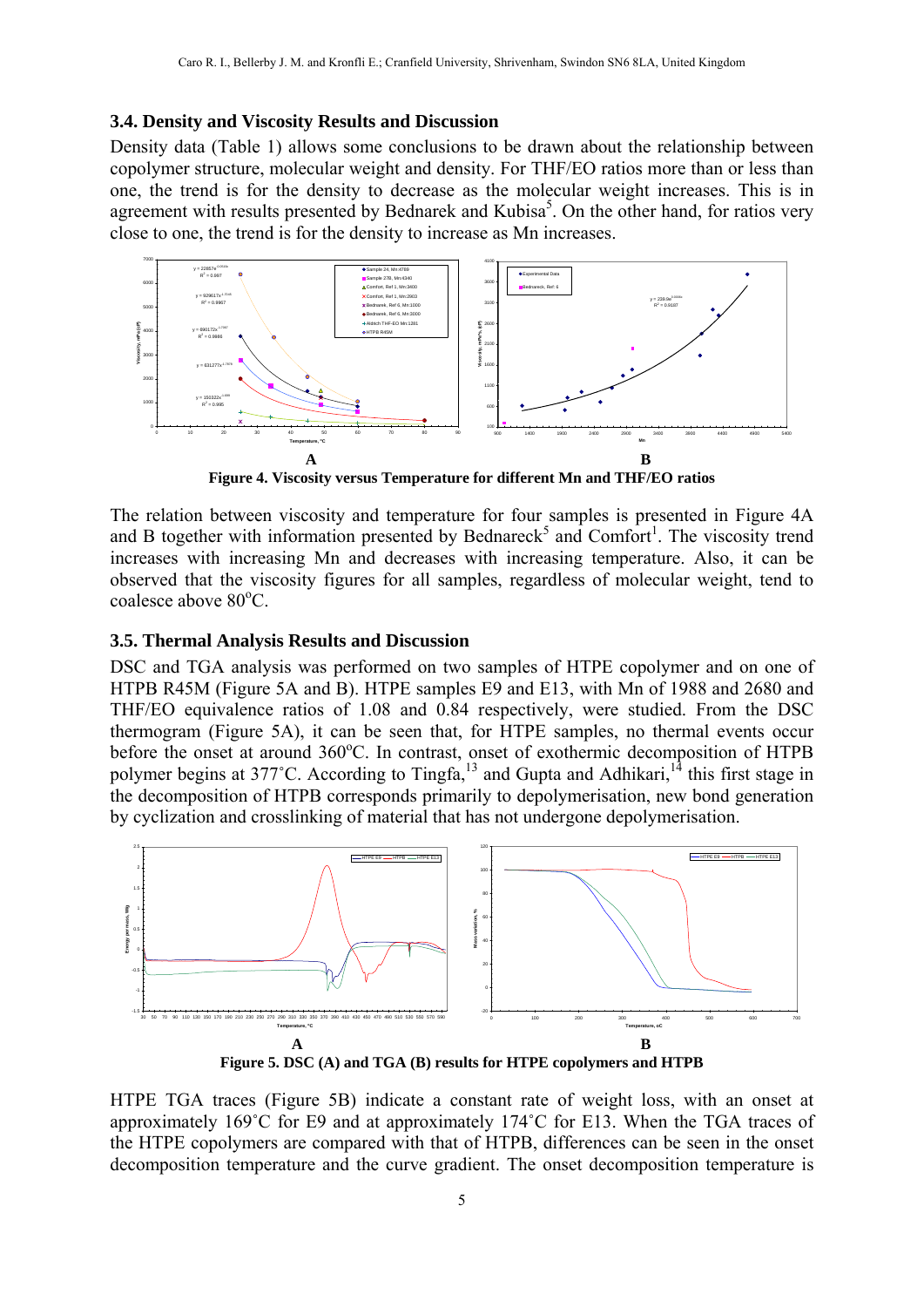considerably lower for HTPE copolymers than for HTPB, the difference being around 146˚C. Secondly, the curve gradient for HTPB shows a different rate of weight loss, which is consistent with that stated by Tingfa.<sup>13</sup> While three stages around  $377^{\circ}$ C,  $423^{\circ}$ C and  $446^{\circ}$ C can be observed in the HTPB TGA thermogram, the HTPE samples show only one relatively smooth rate of weight loss.

# **4. HTPE AND HTPB SLOW HEATING TEST**

In order to understand the behaviour of binder network and gumstock under slow heating, different samples made from copolymer HTPE E27 and polymer HTPB R45M, both cured with Desmodur N-3200, were prepared. *n*-BuNENA and di-n-octylsebacate (DOS) were used as plasticizers for HTPE and HTPB samples, respectively. Samples were poured into a mould and, after curing, small flake shape samples were cut. The samples were then placed into a head space vial previously flushed with nitrogen in order to have an inert environment during the slow heating process. Taking into account the HTPE and HTPB propellant cook off ignition temperatures of 133<sup>o</sup>C and 233<sup>o</sup>C respectively, reported by Atwood *et al*<sup>15</sup> and Chan and Turner<sup>16</sup>, samples were placed into a controlled oven, and the temperature increased from ambient up to 297<sup>o</sup>C at a rate of 0.1<sup>o</sup>C per minute (6<sup>o</sup>C per hour). The samples were removed from the oven at  $100^{\circ}$ C,  $150^{\circ}$ C,  $240^{\circ}$ C,  $280^{\circ}$ C and  $297^{\circ}$ C. FTIR, SEM, Surface profile and DSC analysis were performed. Binder networks made from HTPE and HTPB were called 17NE27 and 1NHTPB, and they had a NCO:OH equivalence ratio of 0.90 and 0.89 respectively. Gumstocks made from HTPE and HTPB were called 5GE27 and 3GHTPB and they had a NCO:OH equivalence ratio of 0.88 and 0.86 respectively.

As can be seen for HTPE binder network and HTPE and HTPB gumstock samples in Figure 6, Figure 7 and Figure 8 as the oven temperature was increased most of the samples follow the same trend in terms of colour changes.



**Figure 6. Samples 17N27B after slow heating trial up to: (A)**  $100^{\circ}$ **C, (B)**  $150^{\circ}$ **C, (C)**  $240^{\circ}$ **C, (D) 280<sup>o</sup> C and (E) 295<sup>o</sup> C.** 



**Figure 7. Samples HTPE 5G27B after slow heating trial up to: (A)**  $100^{\circ}$ **C, (B)**  $150^{\circ}$ **C, (C)**  $200^{\circ}$ **C, (D)** 240<sup>°</sup>**C** and **(E)** 200<sup><sup>°</sup>**C**</sup>



**Figure 8. Samples 1NHTPB after slow heating trial up to: (A)**  $100^{\circ}$ **C, (B)**  $150^{\circ}$ **C, (C)**  $200^{\circ}$ **C, (D) 240<sup>o</sup> C and (E) 297<sup>o</sup> C.**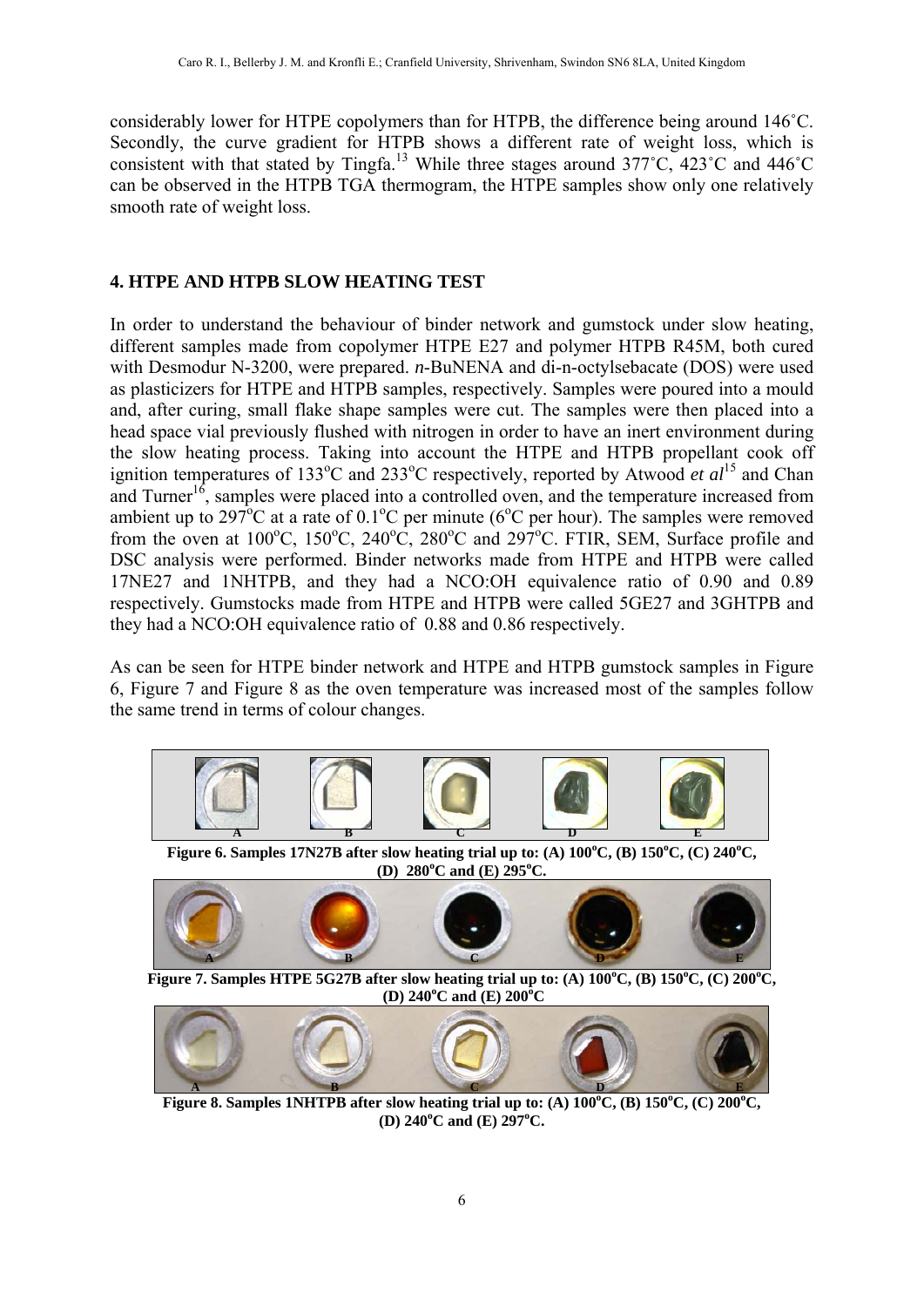Despite the fact that HTPE and HTPB were cured with the same curing agent, the slow heating behaviour in terms of shape was completely different. In fact, while both HTPB samples retained their shape throughout the heating process, HTPE gumstock samples lost their shape and became liquid around 150°C, and the HTPE binder network became softer at around  $240^{\circ}$ C. The softening process is possibly a result of breaking of the hard segment links or of the HTPE copolymer chains. A similar softening behaviour in HTPE propellants aged at  $71^{\circ}$ C, was reported by Rice and Neidert<sup>17</sup>, however the curing agent used was not specified. In contrast, HTPB samples become harder and more brittle during slow heating, which according to Ahlblad *et al*<sup>18</sup> is due to the formation of a secondary network produced by a oxidative crosslinking. Therefore, if any softening due to hard segment scission occurs in HTPB, it is possibly in competition with the hardening due to formation of the secondary network.

#### **4.1. Surface Profile and SEM Analysis**

In order to study the surface behaviour of the HTPE and HTPB samples, interferometric 3-D surface profile analysis were performed. Figure 9 and Figure 10 show the hybrid map for the surface profile of HTPE binder networks and HTPB gumstock heated up to different temperatures.



Figure 9. Surface hybrid map of HTPE binder network sample heated up to: (A)  $25^{\circ}$ C, (B)  $100^{\circ}$ C, (C) **150<sup>o</sup> C and (D) 240<sup>o</sup> C.** 



Figure 10. Surface hybrid map of sample HTPB gumstock heated up to: (A)  $100^{\circ}$ C, (B)  $100^{\circ}$ C,  $150^{\circ}$ C and **(D) 240<sup>o</sup> C** 

Samples surface roughness was measured before and after the heating process and the percentage in Ra change was plotted and is presented in Figure 11.

As can be seen from Figure 11, initially all binder network samples, either from HTPE or HTPB polymers, showed increased roughness with increasing temperature. However, for the HTPB sample heated up to  $240^{\circ}$ C, a decrease in roughness with temperature can be observed. The initial behaviour of the HTPE gumstock is similar, although the increase in roughness is negligible and at temperatures over 100°C the sample becomes liquid. HTPB gumstock behaves in a completely different way from HTPE. In fact, contrary to initial expectations, the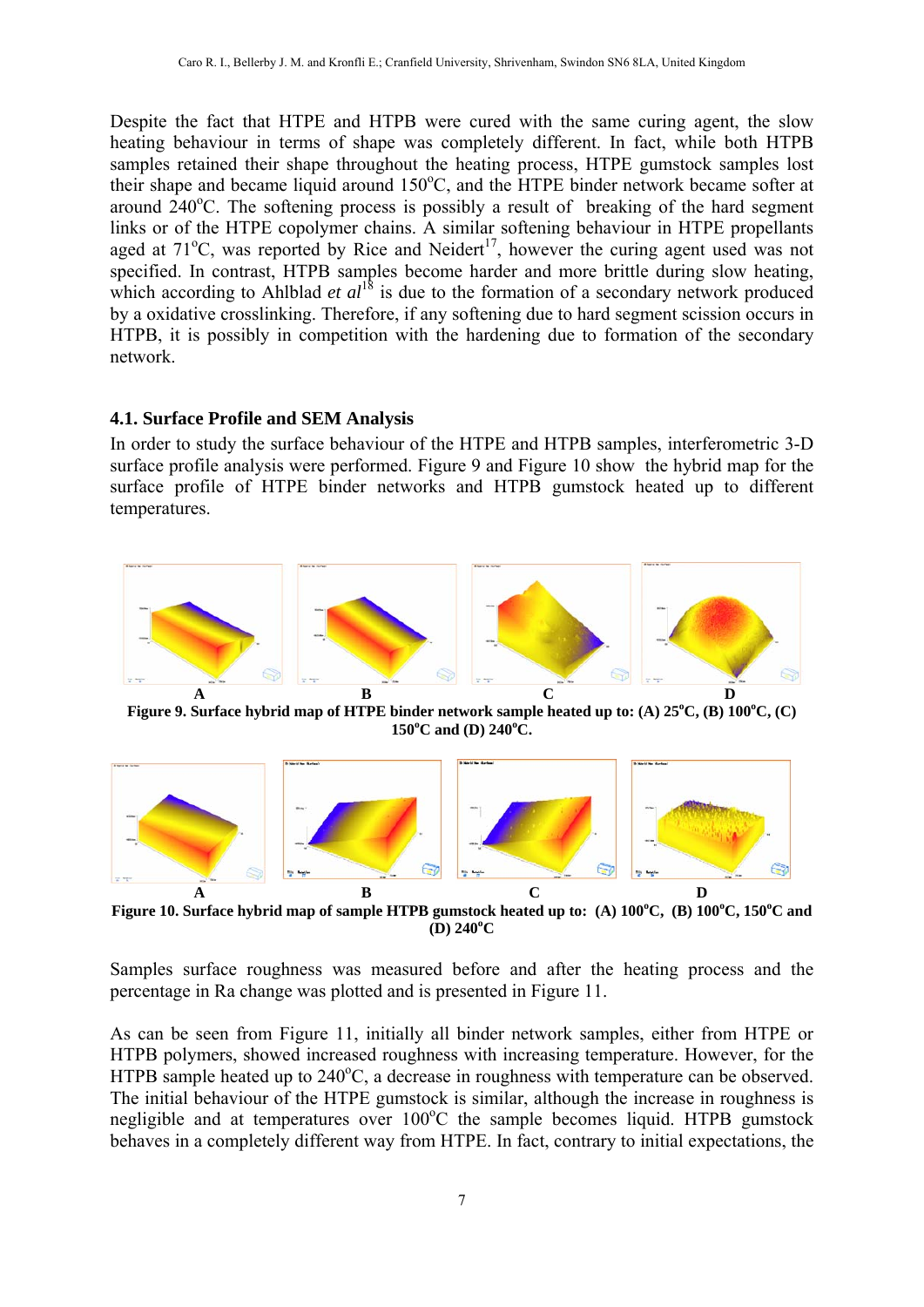surface roughness decreases instead of increasing. This behaviour was also observed in the HTPB binder network sample.



**Figure 11. Percentage change in Ra for samples: binder network HTPE 17NE27 and HTPB 1NHTPB and gumstock HTPE 5GE27 and HTPB 3GHTPB.** 

The degree of decrease in surface roughness suggests that there is a liquid phase migration to the surface, this can be appreciated clearly in Figure 10D and in the SEM photographs taken of the HTPE and HTPB samples in Figure 12.



Figure 12. SEM photograph of sample: (A) HTPE binder network heated up to  $150^{\circ}$ C (32560x), (B) sample 1NHTPB and (C) sample 3GHTPB heated up to 240<sup>o</sup>C (4000x).

The surface roughness in the SEM photographs is not evident but a well defined pattern of flat semi-spheres or little domes can be observed on the sample surface. The domes attached to the surface have a measured radius between 0.12μm and 3.8μm. This is an indication that liquid phase material is migrating to the surface during the slow heating process. This liquid is possibly non-cured polymer, plasticiser or products from the chain scission migrating through the binder network or gumstock.

## **4.2. FTIR Analysis**

As stated before, during the slow heating process, samples made from HTPE became soft and liquid. FTIR analyses were performed on these samples and their spectra compared with the initial ones.

As can be seen from Figure 13B, the addition of the energetic plasticizer *n*-BuNENA does not have a strong effect on the infra red spectrum in comparison with the binder network (Figure 13A), probably because almost all the groups from *n*-BuNENA are absorbing in the same region than the cured copolymer due to the similar nature of the components. However, the peaks at around 1639cm<sup>-1</sup>, 1515cm<sup>-1</sup> and 1460cm<sup>-1</sup> are magnified due to the absorption of the *n*-BuNENA groups in the same region as the main groups of the cured copolymer.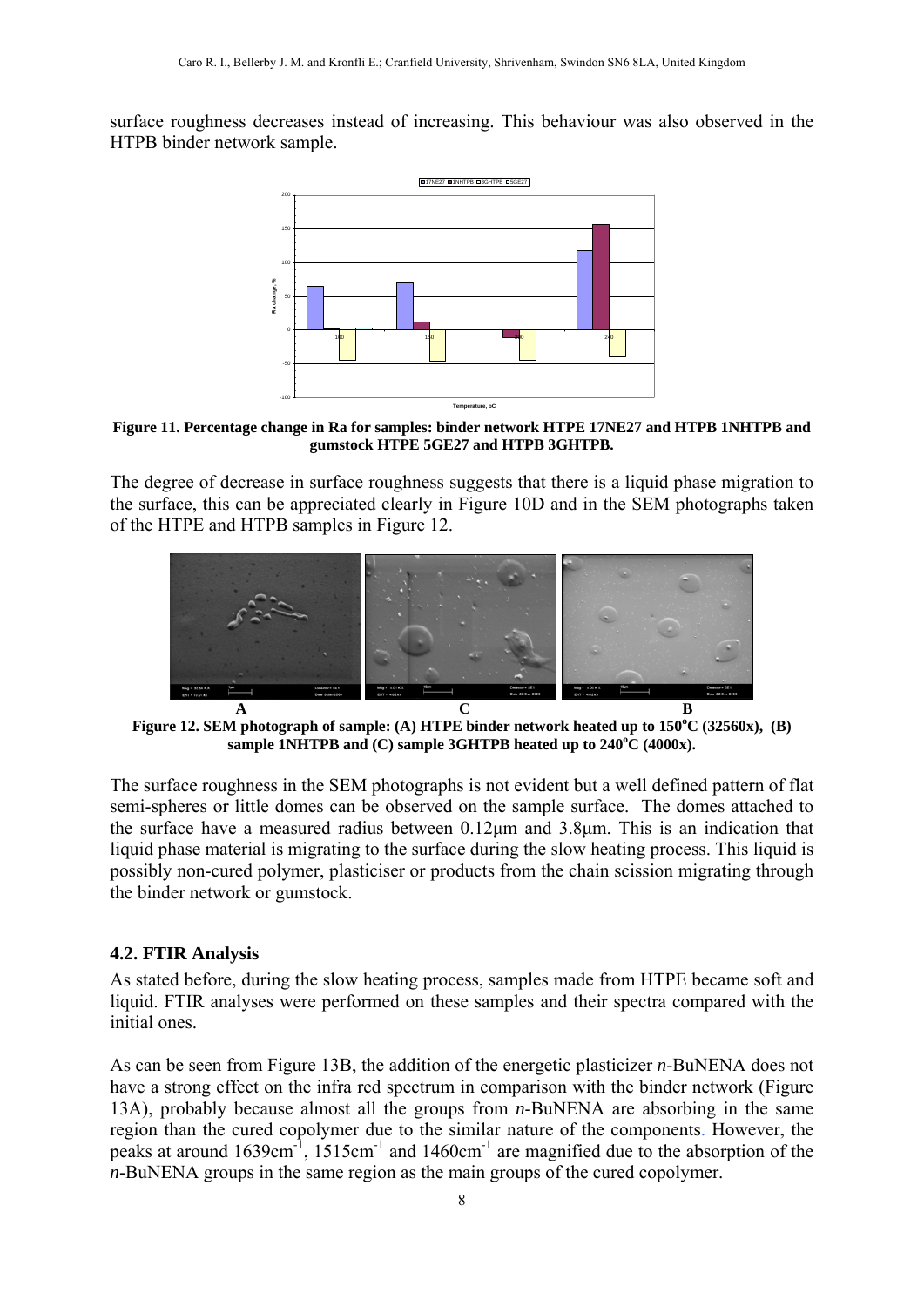

**Figure 13. Overlayed FTIR spectrum for sample (A) HTPE binder network before heating (green),**  heated up to 150°C (blue) and heated up to 240°C (red) and (B) HTPE 5GE27 gumstock before heating (light blue), heated up to 150°C (red), heated up to 200°C (purple) and heated up to 240°C (blue)

As can be seen from Figure 13A, the FTIR spectrum for the sample heated up to  $150^{\circ}$ C (blue) is very similar to the freshly cured sample (green), the only slight difference being in the intensity of the peak at  $3342 \text{cm}^{-1}$ . However, when the binder sample was heated up to  $240^{\circ}$ C  $(\text{red})$  the peak at 1722cm<sup>-1</sup>, assigned to the urethane group, is the only one that remains in place, suggesting that the urethane links are still present when the HTPE binder network sample becomes soft. The peaks at  $1698 \text{cm}^{-1}$  and  $1642 \text{cm}^{-1}$  disappeared and new peaks appeared at 1616cm<sup>-1</sup> and 1587cm<sup>-1</sup>. The first two peaks can possibly be assigned, respectively, to the hard segment carbonyl biuret group and urea group which are present in the curing agent. The new peaks probably arise from new groups formed by the binder network thermal decomposition. At  $240^{\circ}$ C, the absence of peaks at  $1698$ cm<sup>-1</sup> and  $1642$ cm<sup>-1</sup> can possibly be attributed to some sort of scission of the biuret and urea groups in the hard section, leading possibly to unidentified species absorbing at  $1616 \text{cm}^{-1}$  and  $1587 \text{cm}^{-1}$ . Similar behaviour can be found in the HTPE gumstock sample (Figure 13B), however the energetic plasticizer has an effect at temperatures above  $150^{\circ}$ C. In fact, the peak at  $1640$ cm<sup>-1</sup>, that is assigned to the nitrate  $(ONO<sub>2</sub>)$  groups from the *n*-BuNENA, is present at 150<sup>o</sup>C but not at 200<sup>o</sup>C. This corresponds to the *n*-BuNENA decomposition as determined by the DSC analysis (see Figure 15A) and as reported by Shen *et al*<sup>19</sup> and by Kala *et al*<sup>20</sup>. At 240<sup>o</sup>C new peaks appear at  $1674 \text{cm}^{-1}$ ,  $1536 \text{cm}^{-1}$ ,  $1454 \text{cm}^{-1}$  and  $1247 \text{cm}^{-1}$ , possibly resulting from products formed in the decomposition of the cured polymer and *n*-BuNENA. As the urethane groups are still present in the samples which have been heated up to  $240^{\circ}$ C, the changes in the binder network physical characteristics, from solid to liquid, can be understood as some sort of scission of the biuret and urea groups in the hard segment, leading to amide or amine groups or other similar species, rather than scission of the urethane groups. A polymer chain scission would have a similar effect on physical characteristics, but the FTIR spectra show no evidence for this. It is more probable that the biuret and urea groups undergo scission, due to the higher reactivity of the carbonyl sites in these groups.

#### **4.3. DSC Analysis Results and Discussion**

From the DSC thermogram of the HTPE binder network (Figure 14A) it can be seen that at around  $240^{\circ}$ C an endothermic event is taking place. In the HTPB binder network (Figure 14B) an exothermic event occurs at around 201<sup>o</sup>C. These reactions are not apparent in the DSC thermograms of the HTPE copolymer or HTPB polymer as can be seen in Figure 5A and B, therefore it is likely that these events are connected with degradation of the segment formed from the curing agent. In the HTPE binder network the endothermic peak is possibly due to the bond-breaking of some of the urea or biuret groups as stated previously. In the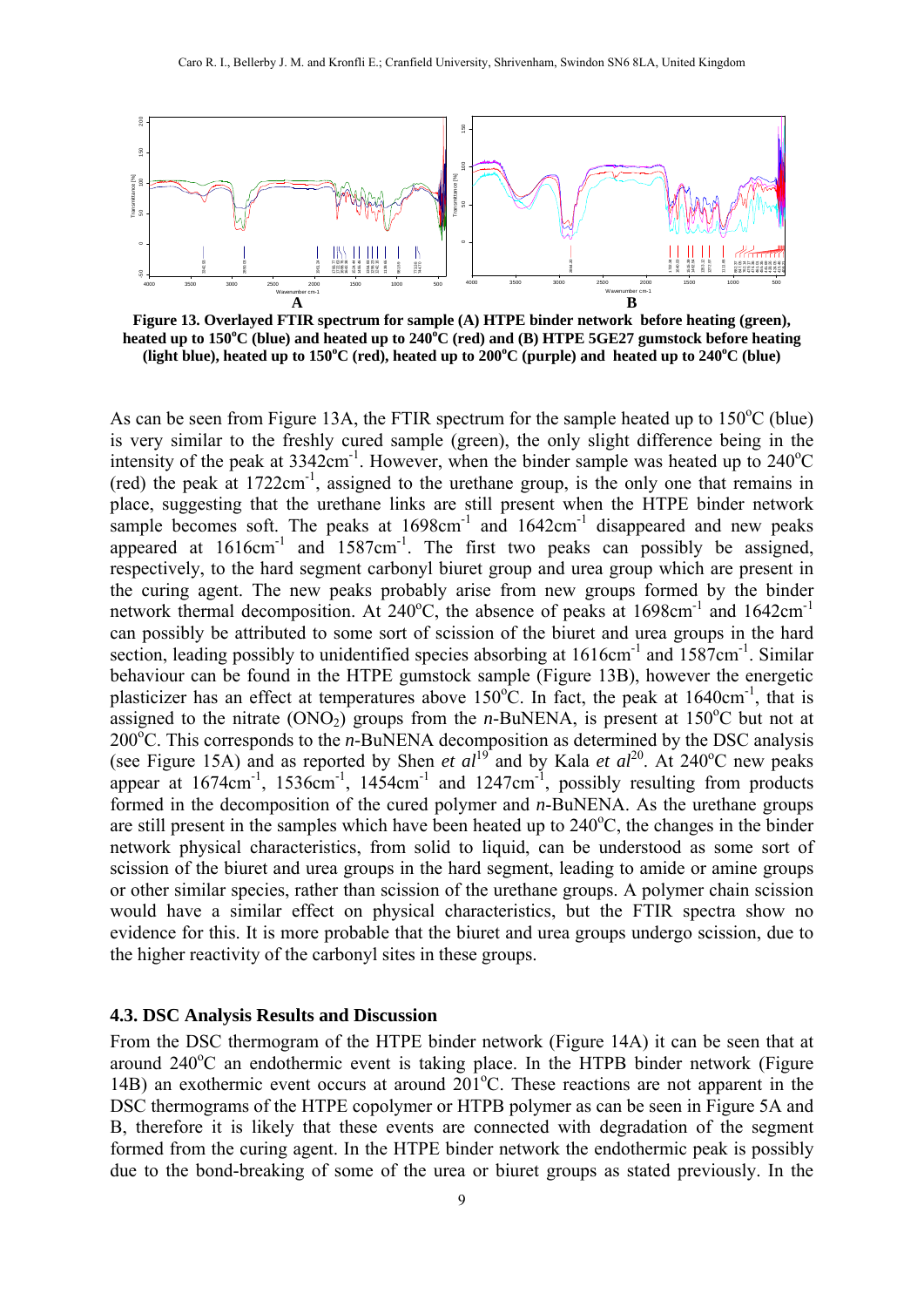HTPB binder network, the event is an exothermic one and is possibly due to reaction of the newly formed groups with the polybutadiene double bonds. On the other hand, in both binder network samples, exothermic decomposition peak at around 377°C can be seen. In HTPE itself, decomposition is not apparent at this temperature (Figure 5A), so it appears that segments derived from the curing agent are responsible for this decomposition event. In fact, as can be seen in Figure 5A and B, the thermal behaviour for both uncured polymers is completely different at around 377°C. While the HTPE copolymer shows an endothermic peak, the HTPB polymer shows an exothermic peak which, according to Tingfa *et al*13, is primarily due to depolymerisation and new bond generation by cyclization and crosslink reactions. The exothermicty; calculated by extending the baseline just before the DSC onset, is considerably lower in HTPE samples,  $82 \text{ Jg}^{-1}$ , than in HTPB sample,  $802 \text{ Jg}^{-1}$ . This is possibly due to the heat contribution from the reaction of the double bonds.



**Figure 14. DSC thermogram binder network sample: (A) HTPE 17N27B and (B) HTPB 1N** 



**Figure 15. DSC thermogram for gumstock samples HTPE 5GE27 (A) and (B) HTPB 3G.** 

When a plasticizer was added to the formulations the behaviour changed, particularly for HTPE samples. In sample 5GE27 (Figure 15A), the onset of the thermal decomposition was greatly affected by the presence of the energetic plasticizer. In the HTPE gumstock the onset of the exothermic reaction occurred at around  $139^{\circ}$ C, whereas in the binder network sample, no thermal events occur before the endothermic peak at around  $202^{\circ}$ C; the first exothermic reaction onset is at around 352°C. A second exothermic peak is apparent at 276.9°C in the HTPE gumstock thermogram. In HTPE binder network samples, exothermic reactions were not observed around  $276^{\circ}$ C, so it is possible that the decomposition products of the energetic plasticizer- which will probably include nitrogen oxides- may be reacting with the urea or biuret groups present in the hard segment. However, in the case of HTPB gumstock, a lower intensity exothermic peak, compared with HTPE gumstock, can be seen at around 200°C, as presented in Figure 15B. This suggest that the plasticizer is delaying the onset of the exothermic reaction.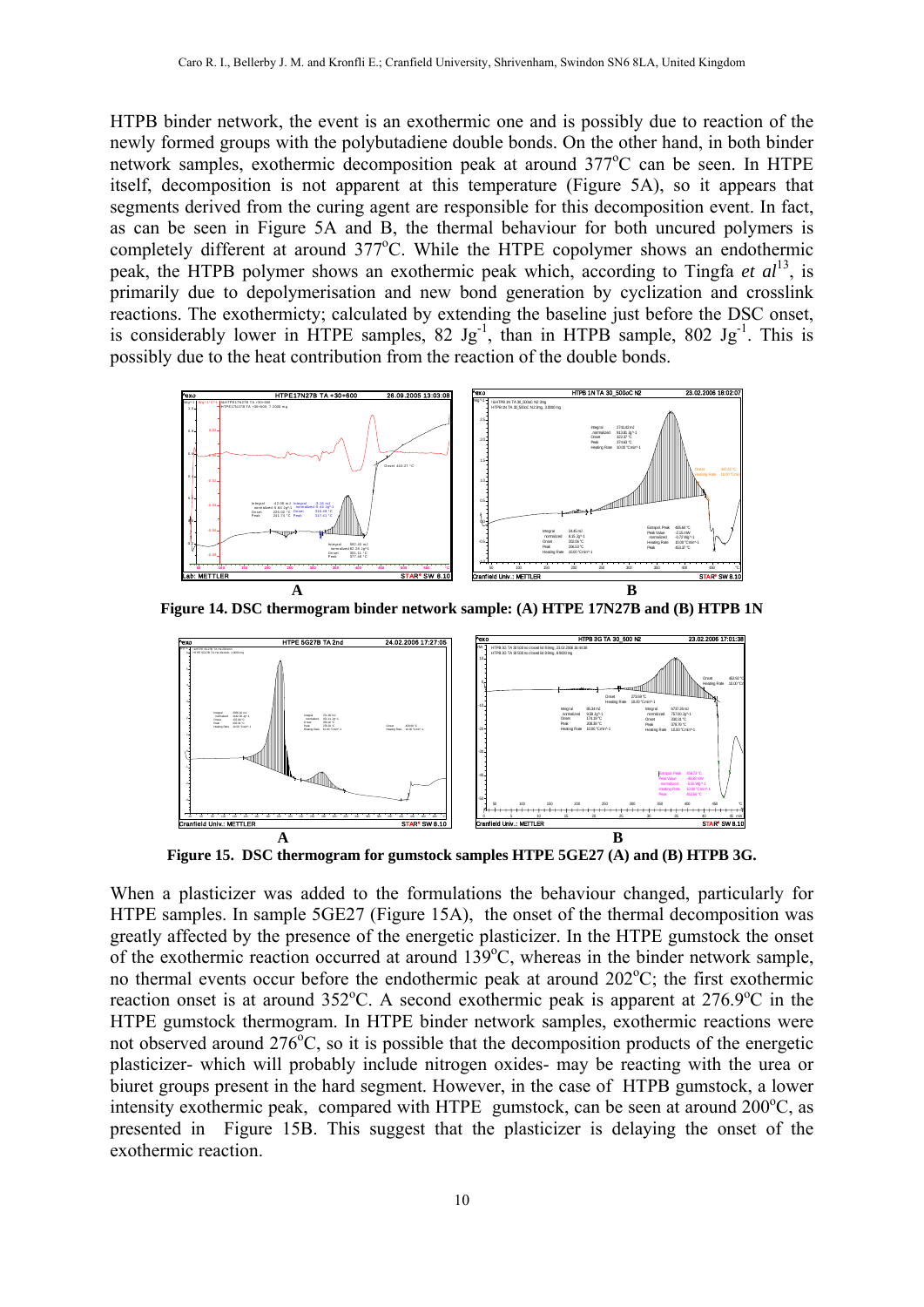# **5. CONCLUSIONS**

Several samples of hydroxy terminated co-polyether were synthesised by the cationic polymerisation of THF and EO. A comparison between HTPE samples of different THF/EO ratios suggests that there are slight differences in the thermal decomposition behaviour but major differences in the thermal properties. A comparison between the synthesised HTPE copolymer and HTPB R45M pre-polymer suggests that there are differences in the thermal decomposition behaviour and thermal properties.

HTPE gumstock and binder network behave in a similar way during thermal decomposition, becoming soft and even liquid, but the presence of *n*-BuNENA in the formulation lowers the temperature at which degradation occurs. In contrast, HTPB binder network and gumstock samples become harder and more brittle during heating. IR studies showed that the urethane groups were still present in the HTPE samples heated up to  $240^{\circ}$ C and therefore the change of the binder network physical characteristics was attributed to scission reactions of the biuret and urea groups present in the hard segment. No evidence was found from FTIR and DSC analysis to support the occurrence of scission of the polymer chain at these temperatures.

The similarity in the decomposition onset temperature between the HTPE and HTPB gumstock samples and the data from the HTPE and HTPB cook-off ignition suggests that plasticizers are driving the ignition process, especially in HTPE samples.

A liquid phase migration process was observed during the slow heating test for HTPE and HTPB samples. The change in Ra suggests that the migration process is promoted by the plasticizer. The migration process appears to be higher in HTPB than in HTPE gumstock and it is suggested that, non cured polymer and plasticizer or a combination of both plus fragmented polymer, are migrating to the surface. If that is happening, possibly some nano or micro cavities in the sample bulk may be produced during the migration process.

## **6. ACKNOWLEDGEMENTS**

The authors thank to Dr Alistair MacCuish for the *n*-BuNENA preparation and to Roxel (UK Rocket Motors) Ltd for helpful discussions and for providing samples. RIC thanks the Chilean Government and the Chilean Army for support through a 'Beca Presidente de la Republica de Chile' Scholarship.

## **REFERENCES**:

1 1 Comfort, T., Shanholtz, C. and Fletcher, G., "Progress in HTPE Propellants," NDIA 39th Annual Gun & Ammunition/Missiles & Rocket Conference, Baltimore, MD, USA, 13-16 April 2004.

- 3 NIMIC NEWSLETTER, "Solid Rocket Propellant for Improved IM Response- Part 2 IM Propellant Examples," , pp 2-4, 1st Quarter 2003.
- 4 Hartman, K.O., "Insensitive Munitions Technology for Small Rocket Motors," Small Rockets Motors and Gas Generator for Land, Sea and Air Launched Weapons, RTO Meeting Proceedings 23,RTA, Neully sur Seine, France, 2000,pp12/1-12/7.
- 5 Bednarek, M., Kubisa, P., "Cationic Copolymerization of Tetrahydrofuran with Ethylene Oxide in the Presence of Diol: Composition, Microstructure, and Properties of Copolymers," Journal of Polymer Science, Part A: Polymer Chemistry, Vol. 37, pp 3455-3463, 1999.

<sup>2</sup> Klager, K., "Polyurethanes, The Most Versatile Binder for Solid Composite Propellants," AIAA Paper 84-1239, June 1984.